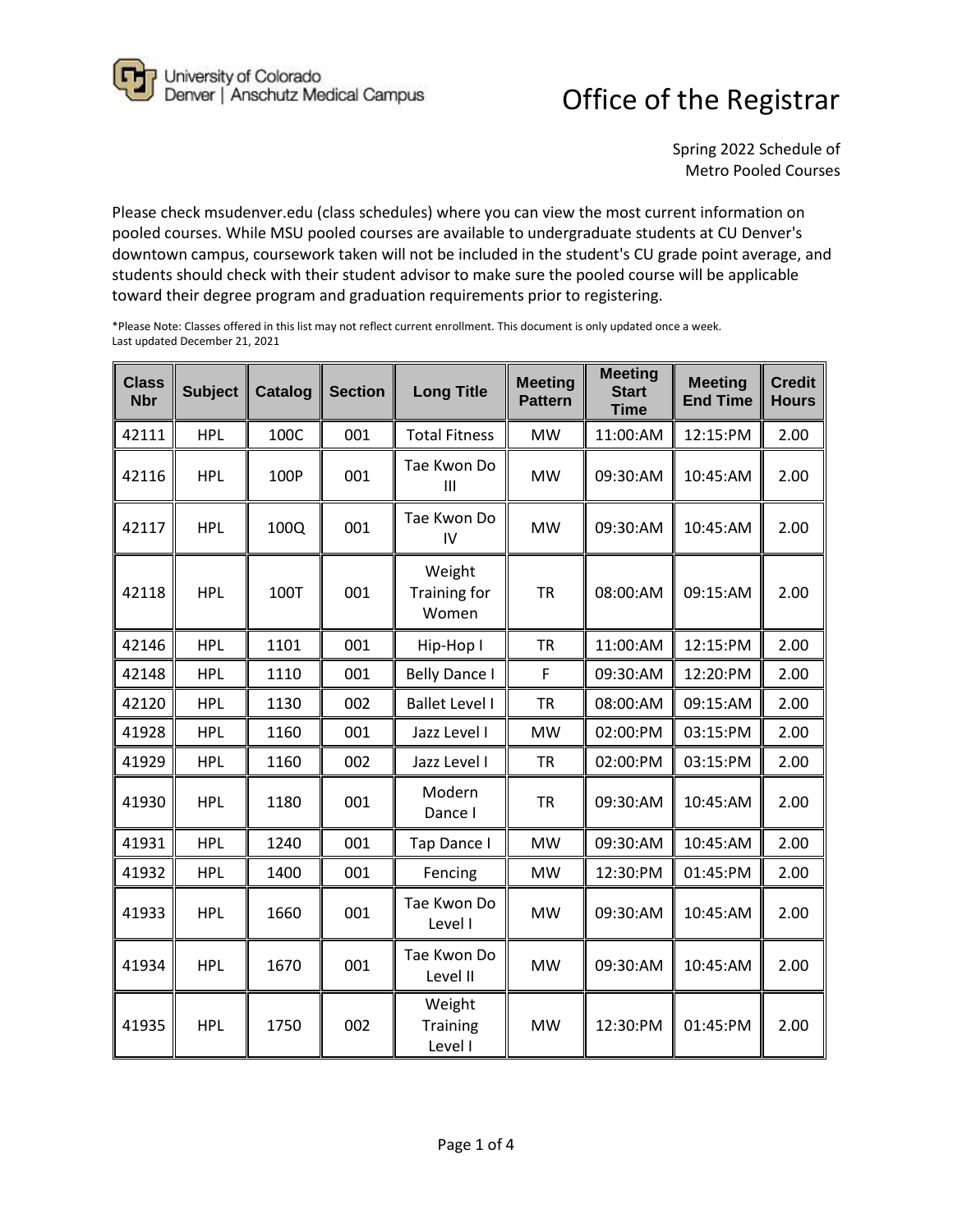University of Colorado<br>Denver | Anschutz Medical Campus

## Office of the Registrar

Spring 2022 Schedule of Metro Pooled Courses

Please check msudenver.edu (class schedules) where you can view the most current information on pooled courses. While MSU pooled courses are available to undergraduate students at CU Denver's downtown campus, coursework taken will not be included in the student's CU grade point average, and students should check with their student advisor to make sure the pooled course will be applicable toward their degree program and graduation requirements prior to registering.

| 41936 | <b>HPL</b> | 1750 | 003 | Weight<br><b>Training</b><br>Level I  | TR        | 12:30:PM | 01:45:PM | 2.00 |
|-------|------------|------|-----|---------------------------------------|-----------|----------|----------|------|
| 41937 | <b>HPL</b> | 1760 | 002 | Weight<br><b>Training</b><br>Level II | <b>MW</b> | 12:30:PM | 01:45:PM | 2.00 |
| 41938 | <b>HPL</b> | 1760 | 003 | Weight<br><b>Training</b><br>Level II | ΤR        | 12:30:PM | 01:45:PM | 2.00 |
| 41939 | <b>HPL</b> | 1820 | 001 | Stretch and<br>Strength               | <b>TR</b> | 09:30:AM | 10:45:AM | 2.00 |
| 41940 | <b>HPL</b> | 1830 | 001 | Walk, Jog,<br>Run                     | ΤR        | 12:30:PM | 02:45:PM | 2.00 |
| 42872 | <b>HPL</b> | 1870 | 001 | <b>Stress</b><br>Management           | <b>MW</b> | 09:30:AM | 10:45:AM | 2.00 |
| 41944 | <b>HPL</b> | 1880 | 001 | Tai Chi Level I                       | <b>MW</b> | 11:00:AM | 12:15:PM | 2.00 |
| 41945 | <b>HPL</b> | 1890 | 001 | Tai Chi Level<br>$\mathsf{I}$         | <b>MW</b> | 11:00:AM | 12:15:PM | 2.00 |
| 42149 | <b>HPL</b> | 2210 | 001 | <b>Belly Dance II</b>                 | F         | 09:30:AM | 12:20:PM | 2.00 |

| <b>Class</b><br><b>Nbr</b> | <b>Subject</b> | Catalog | <b>Section</b> | <b>Long Title</b>    | <b>Meeting</b><br><b>Pattern</b> | <b>Meeting</b><br><b>Start</b><br><b>Time</b> | <b>Meeting</b><br><b>End Time</b> | <b>Credit</b><br><b>Hours</b> |
|----------------------------|----------------|---------|----------------|----------------------|----------------------------------|-----------------------------------------------|-----------------------------------|-------------------------------|
| 41946                      | MU             | 3818    | 002            | Mariachi<br>Ensemble | R                                | 02:00:PM                                      | 03:50:PM                          | 1.00                          |
| 41947                      | MU             | 3820    | 001            | Chorale              | <b>MW</b>                        | 12:30:PM                                      | 02:20:PM                          | 1.00                          |
| 42870                      | MU             | 3821    | 001            | Women's<br>Choir     | ТR                               | 12:30:PM                                      | 01:45:PM                          | 1.00                          |
| 42871                      | MU             | 3822    | 002            | Men's Choir          | TR                               | 02:00:PM                                      | 03:15:PM                          | 1.00                          |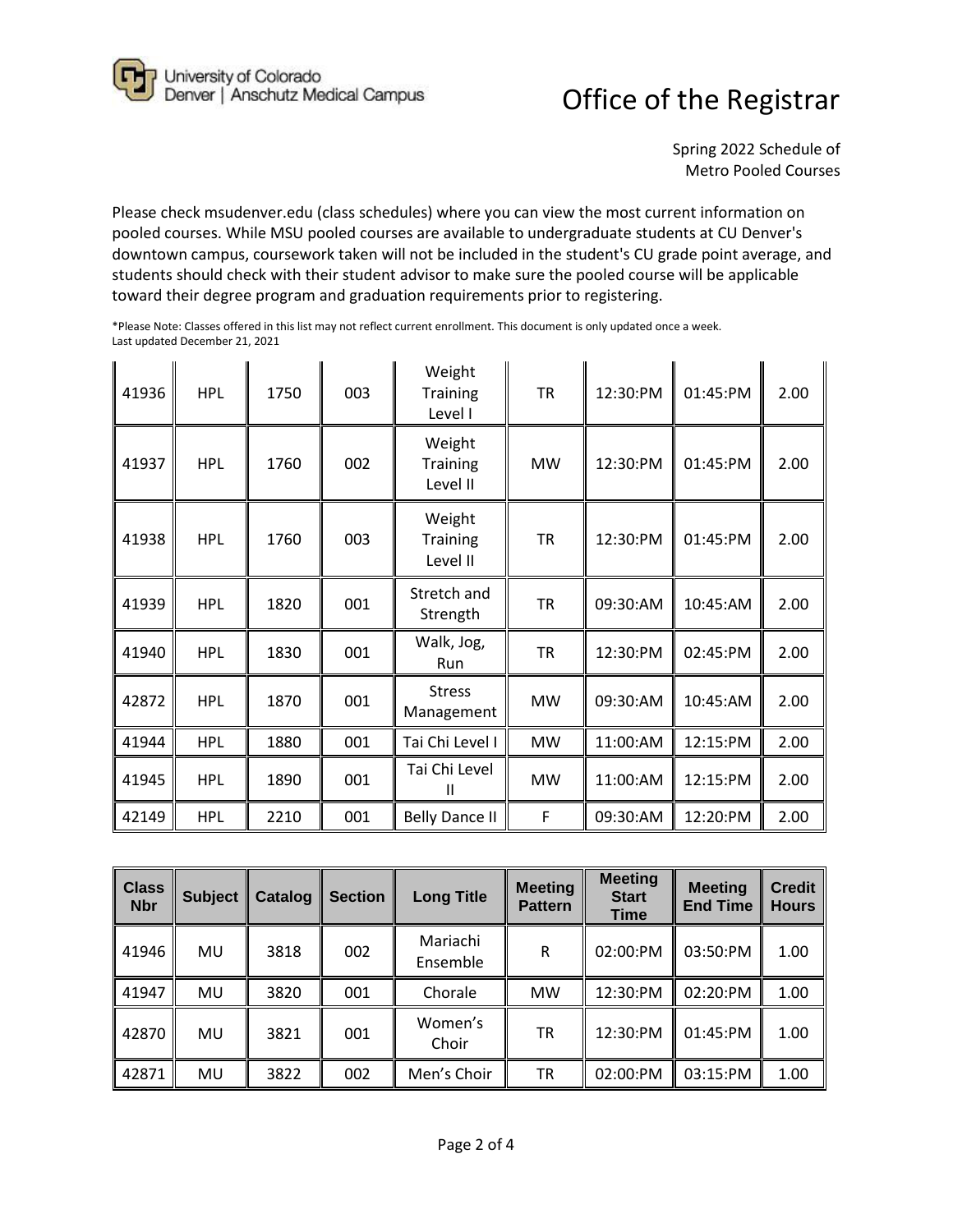University of Colorado<br>Denver | Anschutz Medical Campus

## Office of the Registrar

Spring 2022 Schedule of Metro Pooled Courses

Please check msudenver.edu (class schedules) where you can view the most current information on pooled courses. While MSU pooled courses are available to undergraduate students at CU Denver's downtown campus, coursework taken will not be included in the student's CU grade point average, and students should check with their student advisor to make sure the pooled course will be applicable toward their degree program and graduation requirements prior to registering.

| 41950 | MU | 3824 | 001 | Symphonic<br><b>Band</b>            | <b>TR</b>   | 12:30:PM | 01:45:PM | 1.00 |
|-------|----|------|-----|-------------------------------------|-------------|----------|----------|------|
| 42150 | MU | 3825 | 001 | Wind<br>Ensemble                    | T           | 07:00:PM | 11:30:PM | 1.00 |
| 41951 | MU | 3827 | 001 | Symphony<br>Orchestra               | <b>MW</b>   | 12:30:PM | 02:20:PM | 1.00 |
| 41952 | MU | 3828 | 001 | Jazz<br>Ensemble                    | <b>MW</b>   | 12:30:PM | 01:20:PM | 1.00 |
| 42122 | MU | 3829 | 001 | Jazz Combo                          | <b>TR</b>   | 12:30:PM | 01:45:PM | 1.00 |
| 41954 | MU | 3829 | 002 | Jazz Combo                          | <b>TR</b>   | 02:00:PM | 03:15:PM | 1.00 |
| 41955 | MU | 3829 | 003 | Jazz Combo                          | <b>TR</b>   | 12:30:PM | 01:45:PM | 1.00 |
| 41956 | MU | 3829 | 004 | Jazz Combo                          | <b>MW</b>   | 12:30:PM | 01:45:PM | 1.00 |
| 41957 | MU | 3829 | 005 | Jazz Combo                          | <b>MW</b>   | 12:30:PM | 01:45:PM | 1.00 |
| 41958 | MU | 3829 | 006 | Jazz Combo                          | <b>TR</b>   | 12:30:PM | 01:45:PM | 1.00 |
| 41959 | MU | 3830 | 001 | Guitar<br>Ensemble                  | <b>MW</b>   | 12:30:PM | 01:45:PM | 1.00 |
| 41960 | MU | 3831 | 001 | Percussion<br>Chamber<br>Ensemble   | <b>MW</b>   | 11:00:AM | 12:15:PM | 1.00 |
| 41961 | MU | 3832 | 001 | Collaborative<br>Piano              | <b>MW</b>   | 12:30:PM | 01:45:PM | 1.00 |
| 41962 | MU | 3833 | 001 | Opera                               | <b>MW</b>   | 04:00:PM | 06:50:PM | 1.00 |
| 41963 | MU | 3833 | 002 | Opera                               | W           | 07:00:PM | 09:30:PM | 1.00 |
| 41964 | MU | 3834 | 001 | Gamelan<br>Ensemble                 | $\mathsf T$ | 02:00:PM | 03:50:PM | 1.00 |
| 41965 | MU | 3835 | 002 | African Drum<br>& Dance<br>Ensemble | $\mathsf R$ | 03:00:PM | 04:50:PM | 1.00 |